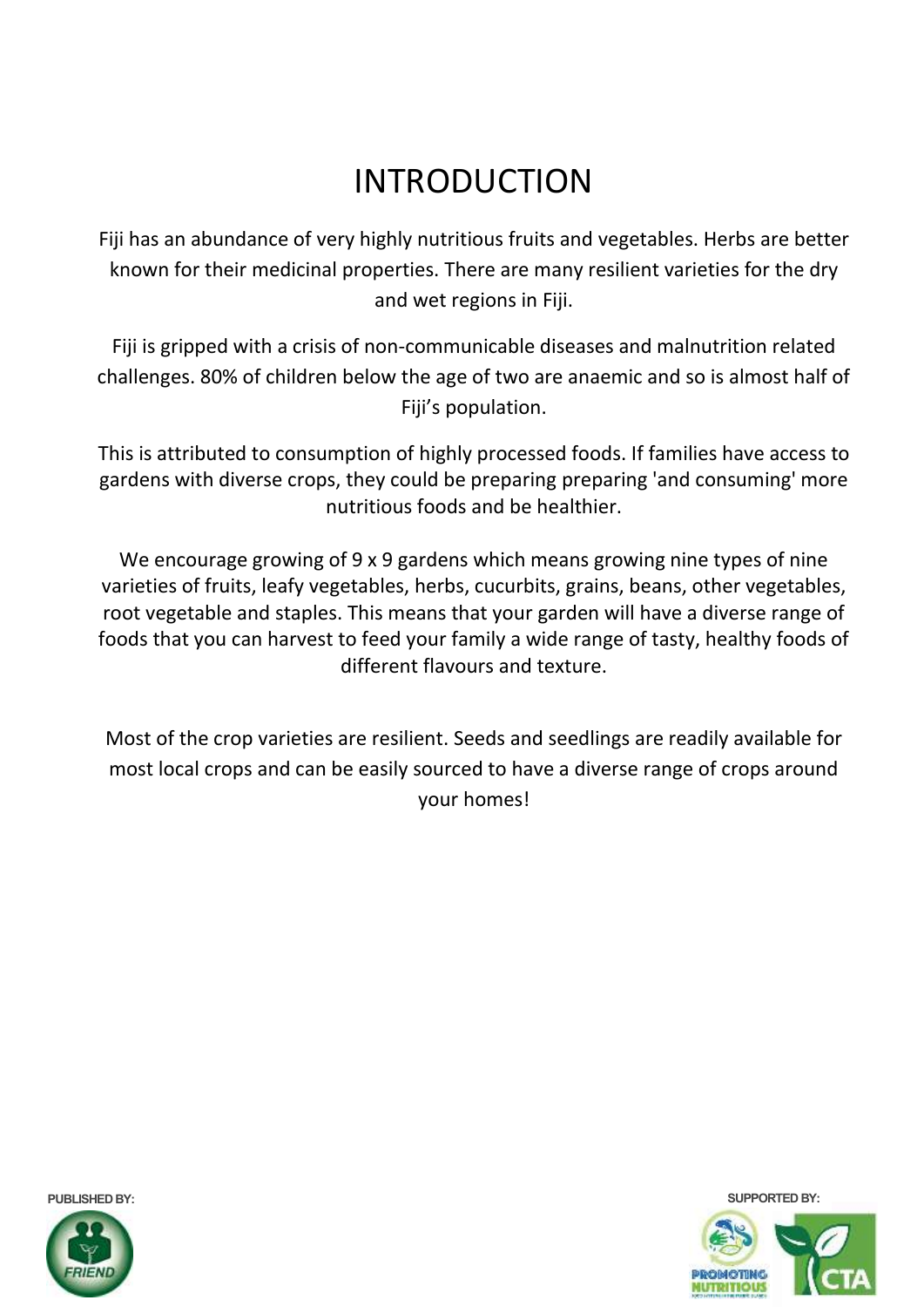# VEGETABLES

Vegetables are parts of plants that are consumed by humans or other animals as food. The original meaning is still commonly used and is applied to plants collectively to refer to all edible plant matter.

These include Cucurbits, leafy vegetables, root vegetables, other vegetables and pulses.

## **CUCURBITS**

There is a wide range of cucurbits growing in Fiji that have high nutritional values. These are versatile crops that fit well with various local authentic cultural dishes. Many of these can grow on tresses or climb fences/ trees requiring little land spaces.

Various types of gourds are versatile and can be used in stews, stir-fries, soups and salads. Pumpkin varieties are many and when harvested ripe can be stored in cool dry place for up to 9 months and is great for food security. Here are nine cucurbits one can grow though there are many more varieties that can be planted around home gardens.





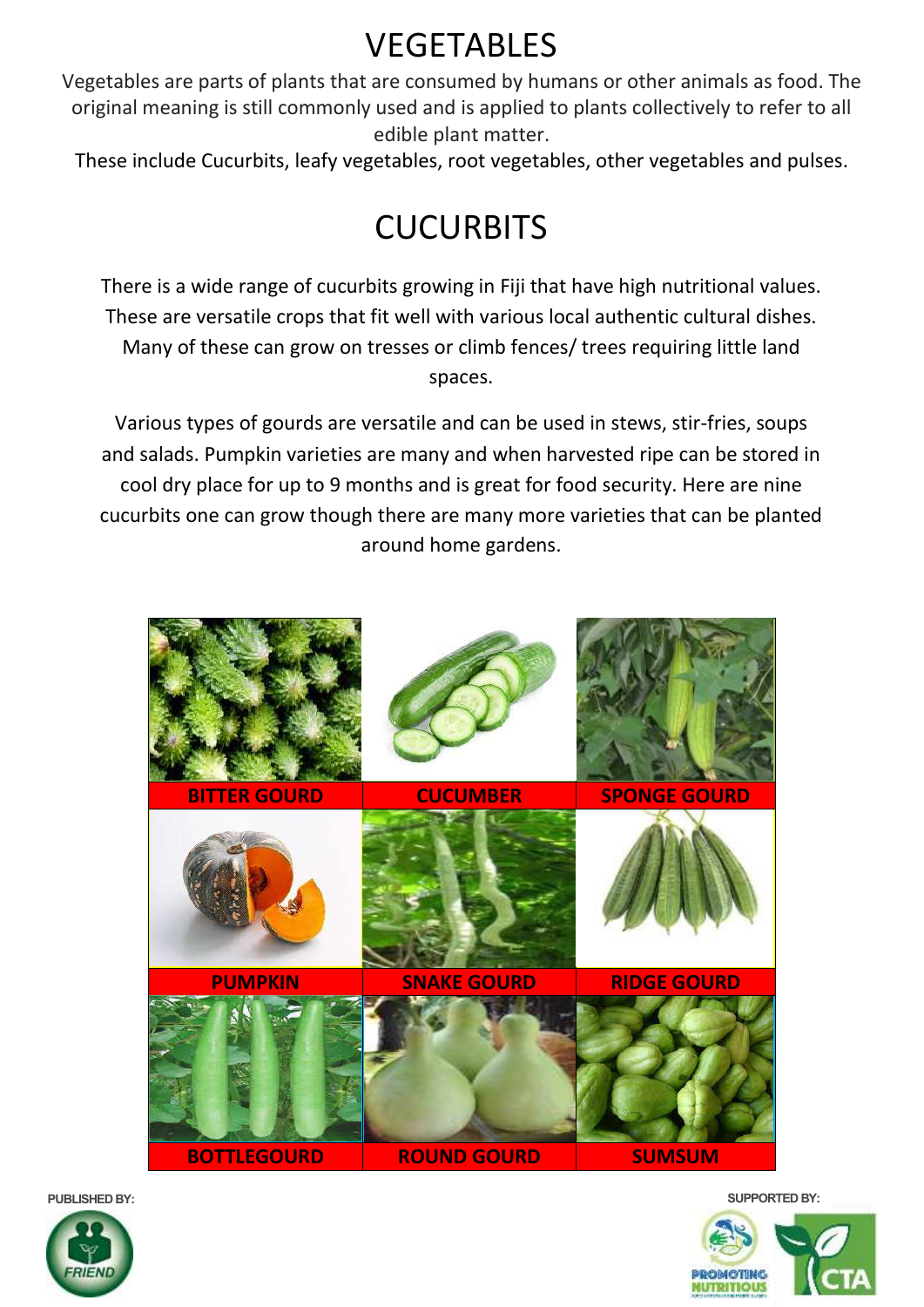#### FRUITS

To build strong immune systems we need fruits rich in vitamins and minerals growing around Fiji. Where there is limited land, papaya, banana, pomegranate, citrus and passionfruit can be grown. Seeds of these fruits germinate easily and can be saved and easily planted. If there is space varieties of mangoes, citrus, coconuts etc. can be grown to ensure there are fruits each season. Herbs and spices can be added to green fruits (pawpaw, mango etc.) to make interesting and tasty salads which can be served with meals.



**PUBLISHED BY: SUPPORTED BY:**



**PROMOTING MUTRITIOUS**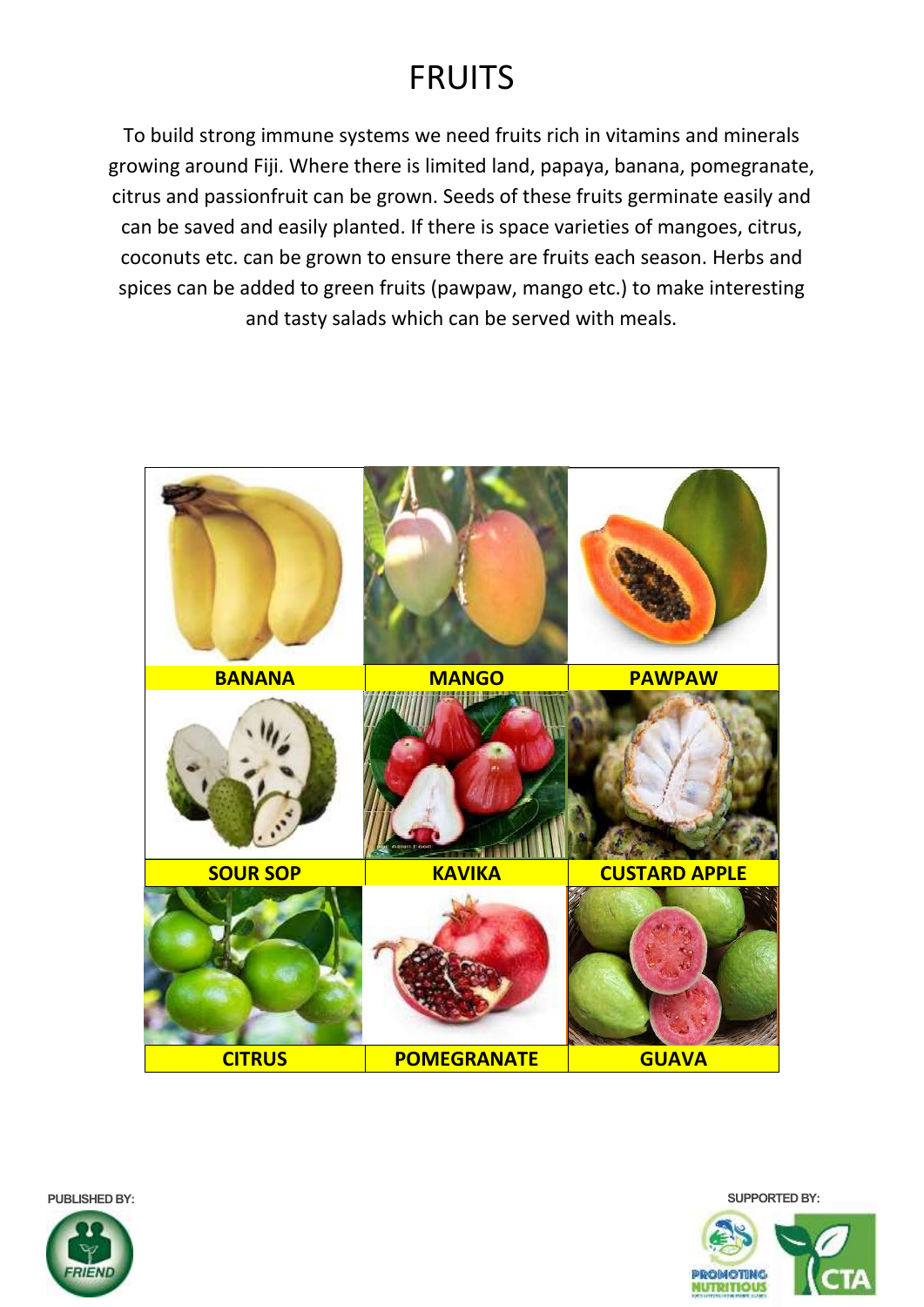#### GRAINS AND PULSES

Grains are high value crops that can be used as a staple. In Fiji common grains used are wheat in form of flour and rice. Both are often available bleached and low in nutrition content due to need for shelf life and preservation. These can be supplemented or replaced with seeds of Moca [amaranthus] added in wraps/roti's, soups and salads and so can be the range of maize, range of basil seeds and easily grown pulses.



**PUBLISHED BY: SUPPORTED BY:**



**PROMOTING MUTRITIOUS**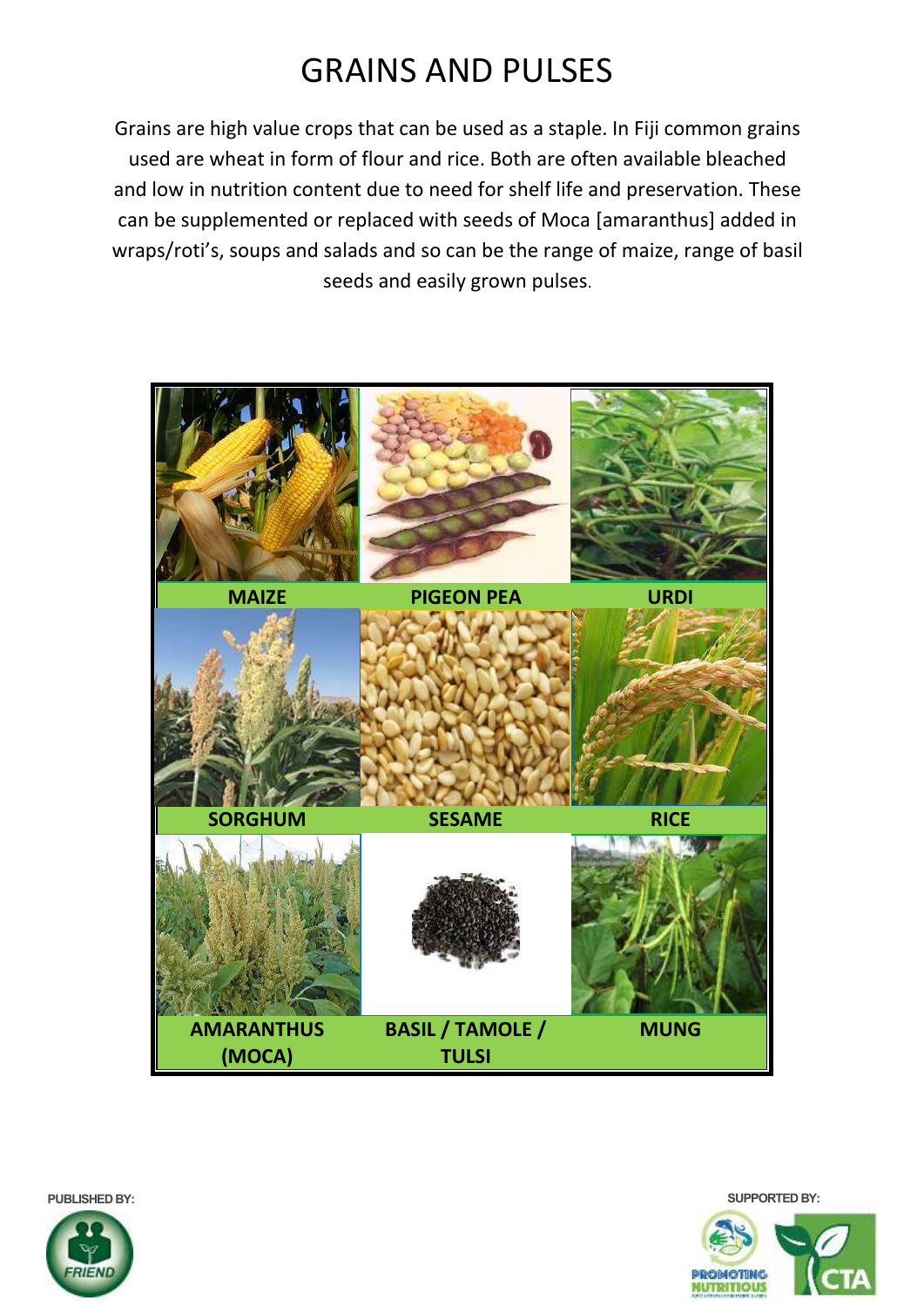#### **HERBS**

To enhance taste of our foods a range of naturally growing herbs could be used. Delicious flavouring herbs like lemon grass are resilient plants that grow easily and need little care. Food can also be flavoured with lemon leaves and mother of all herbs that grow in the wild and are resilient plants. Herbs grown in backyard gardens can be used to flavour foods and reduce the use of sauces and other bottled seasonings which may be high in salt, fat and contain artificial flavours and preservatives.



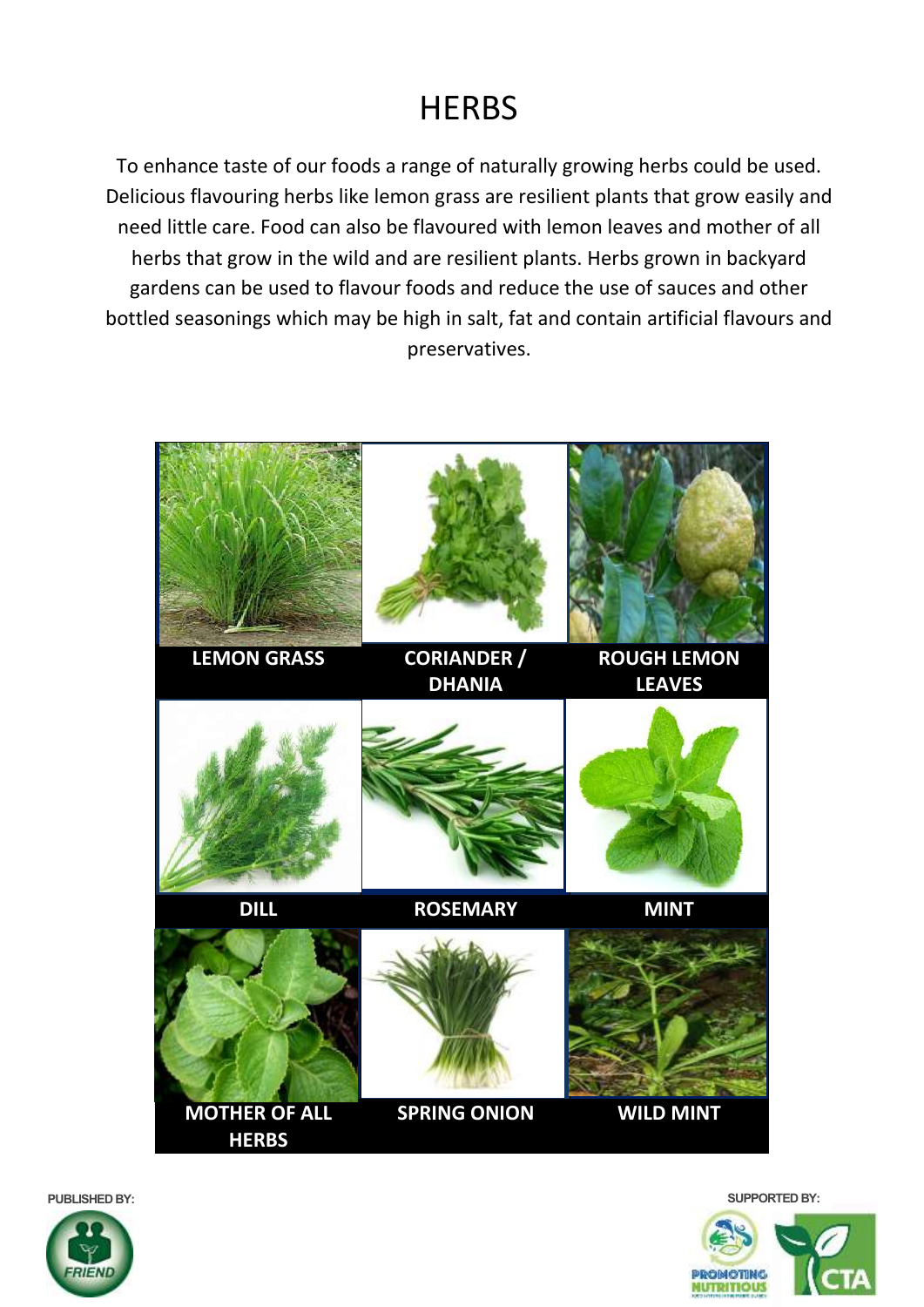# BEANS/PULSES

Pulses are high protein, are great for soil as nitrogen fixing plants and require little space in your backyards. They are also great for combination planting. Wing beans, broad beans, flat beans have longer life, require little care and bear most of the year. Mung and urd beans grow well in dry regions and a few pigeon pea plants could provide green beans for salads and stews and dried beans for lentil soups for the whole year.





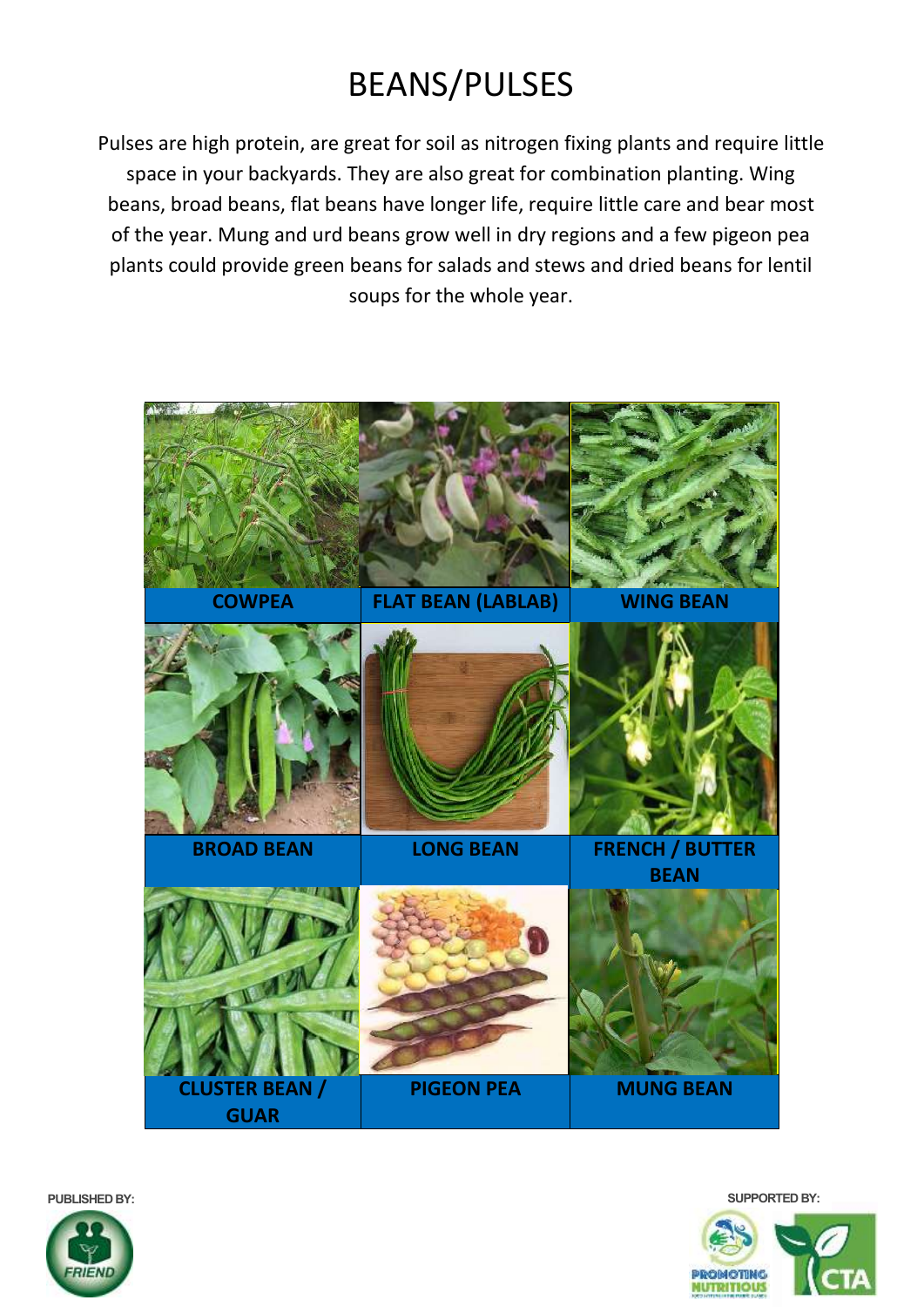## LEAFY VEGETABLES

Most edible leafy vegetables growing easily around Fiji, are high in vitamins (e.g. Vitamin A) and minerals (e.g. iron)

Superfoods like moringa [Saijan] can be planted once, kept short if you have limited space and can provide leafy vegetables for years to come, so can Malabar spinach as well taro leaves and bele. Pumpkin, cassava and kumala leaves can also be used as green leafy vegetables. They are also great for salads, soups, stews. Fenugreek, mustard, amaranthus seeds are readily available for short term crops. Utilise a wide variety of leafy vegetables in as many meals a day as possible.



**PUBLISHED BY: SUPPORTED BY:**



**PROMOTING MUTRITIOUS**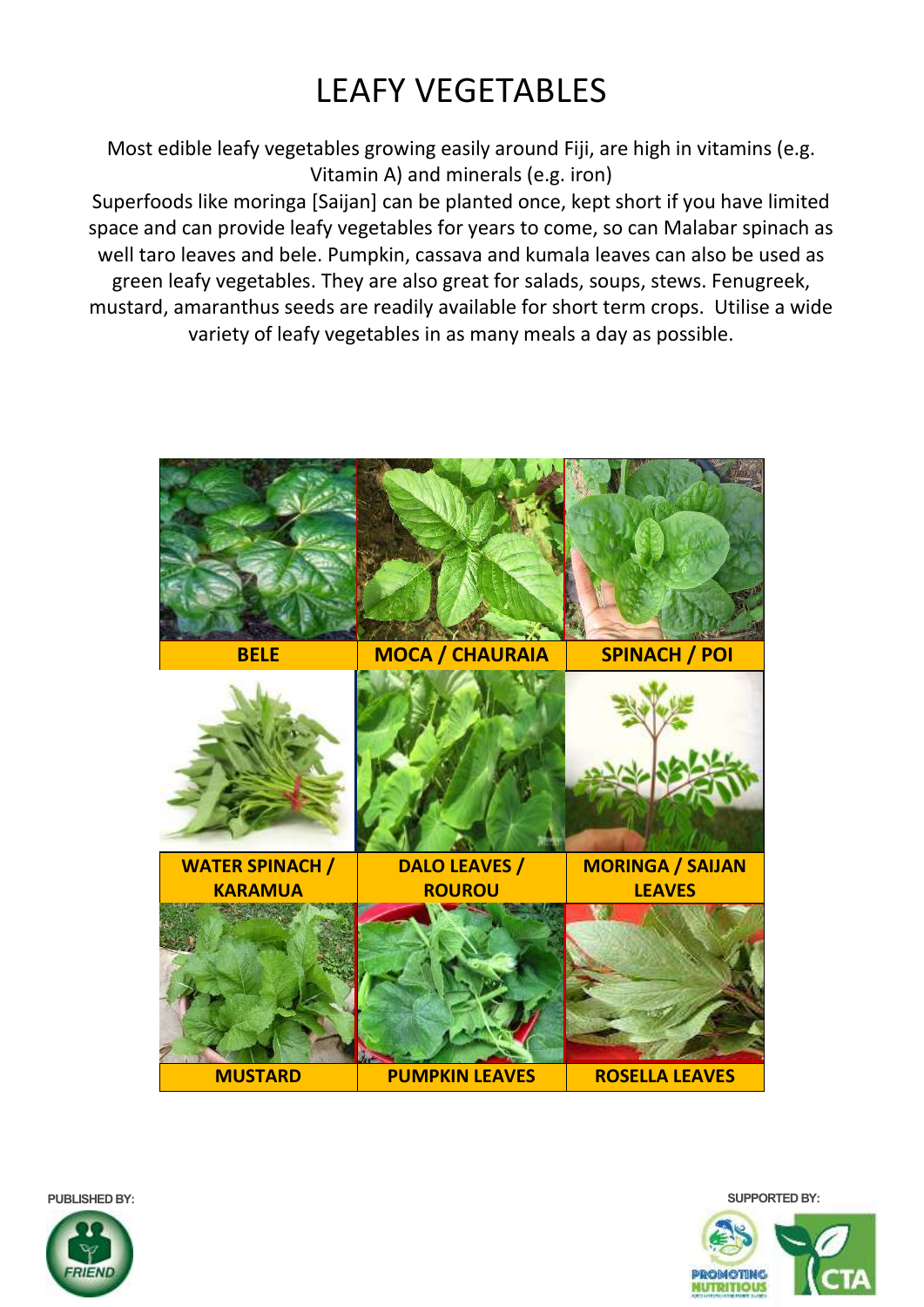## OTHER VEGETABLES

In small backyard spaces a wide range of other vegetables can add diversity for each meal. Two or three eggplant could provide fruits for the whole year so can wild cherry tomatoes resilient to all weather. Jackfruit, green pawpaw & rosella belongs to fruit family but can be served as vegetable dishes. Chillies could provide added taste and so can sour tasting rosella that could provide leaves and fruits for great tastes throughout the year.







**RIFA**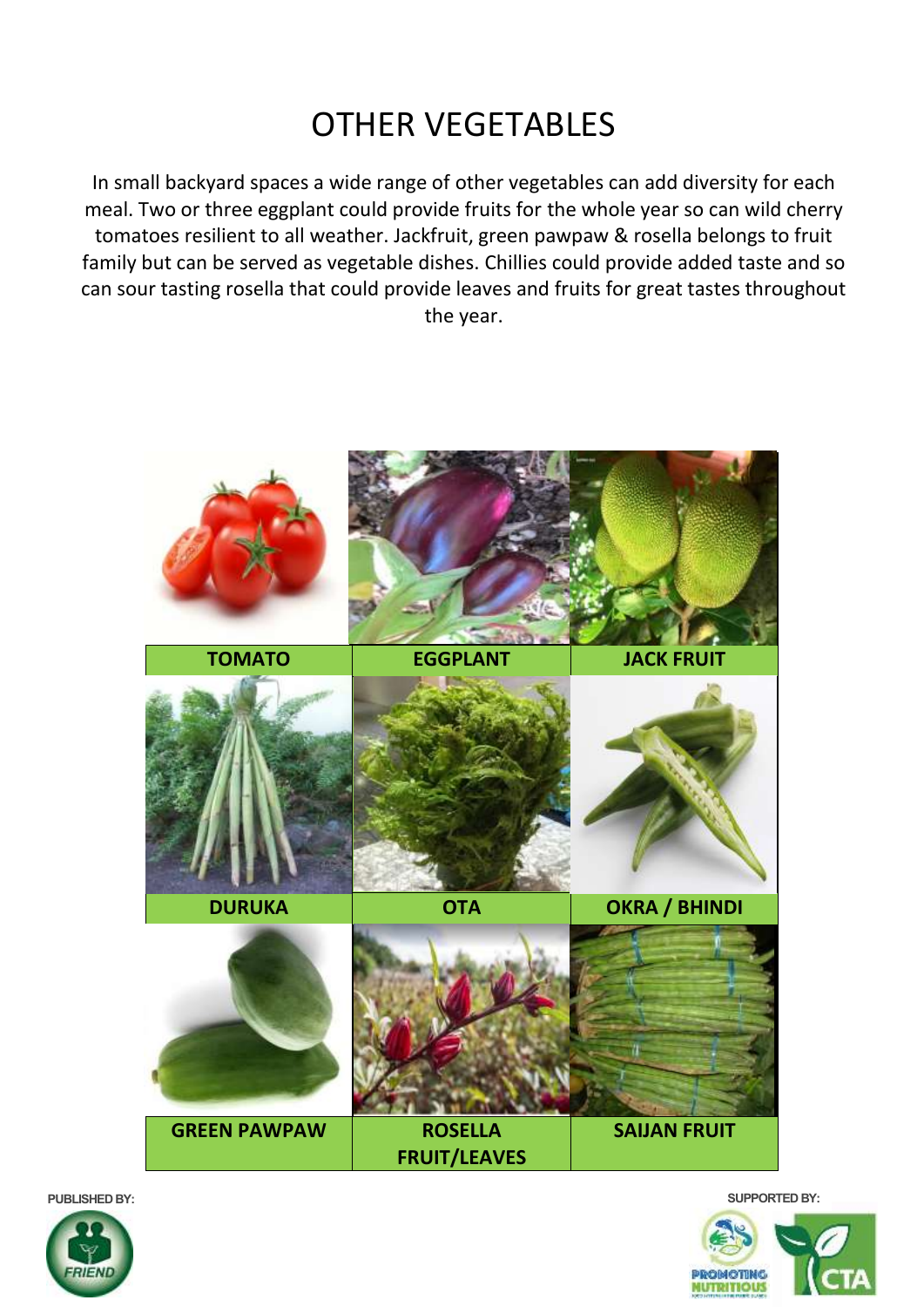#### ROOT VEGETABLES

Many root vegetables like turmeric grow in the wild and can be nurtured in backyards for its curcumin and antioxidant properties. We also grow layalaya and ginger. Shorter term crops like garlic, onions, radish and beetroot also grow well around Fiji.



RIEN

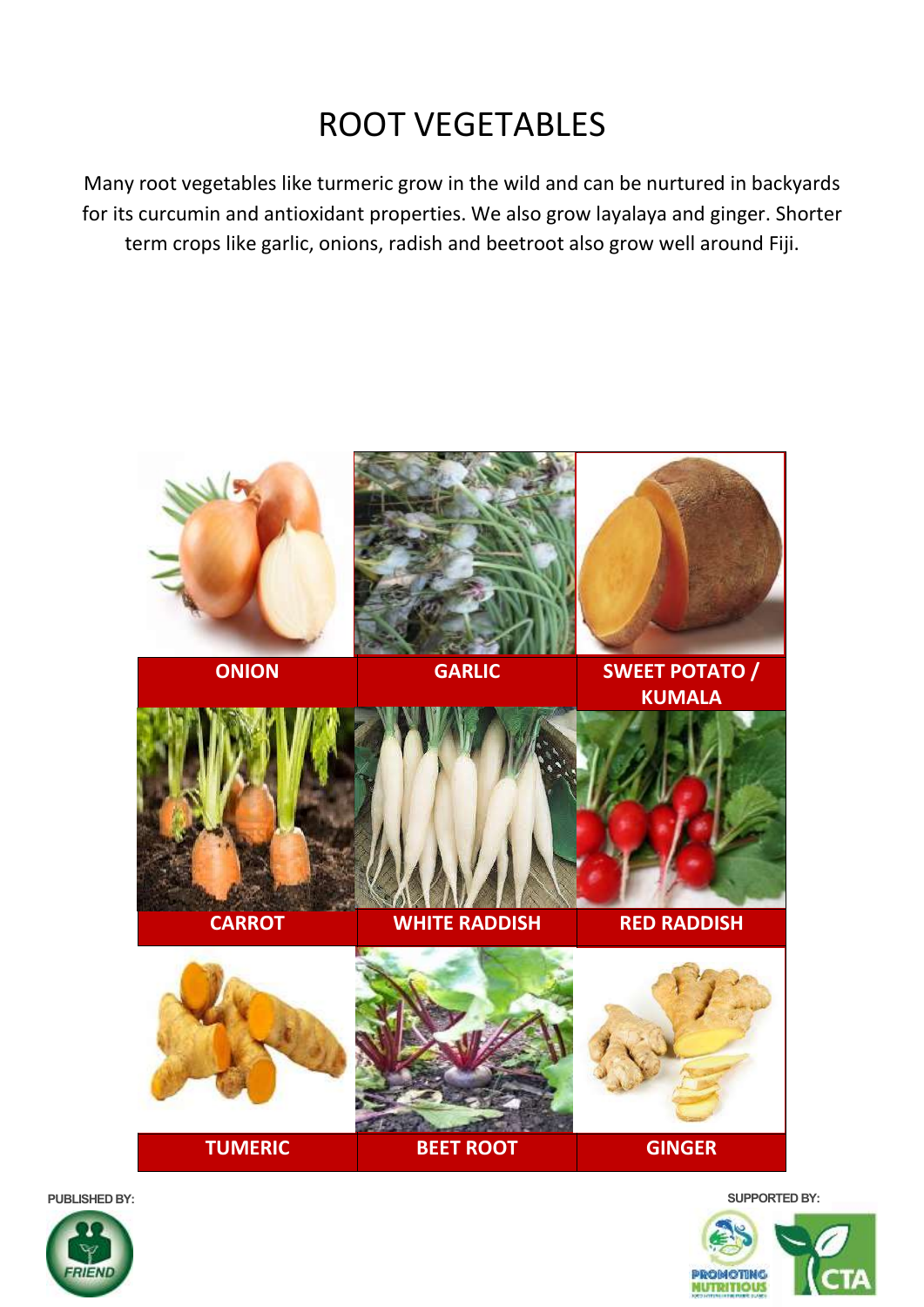# STAPLES (STARCHY FRUITS & ROOT CROPS)

For urban and rural backyards, plantain and breadfruit can be easily grown and will be an important staple food in the family diet for a very long time. Kumala or sweet potatoes are short term crops and a few mounds can provide quicker returns. Giant swamp taro or Via is a recognised staple for food security and so is dalo ni tana that is a very resilient crop.



RIFI